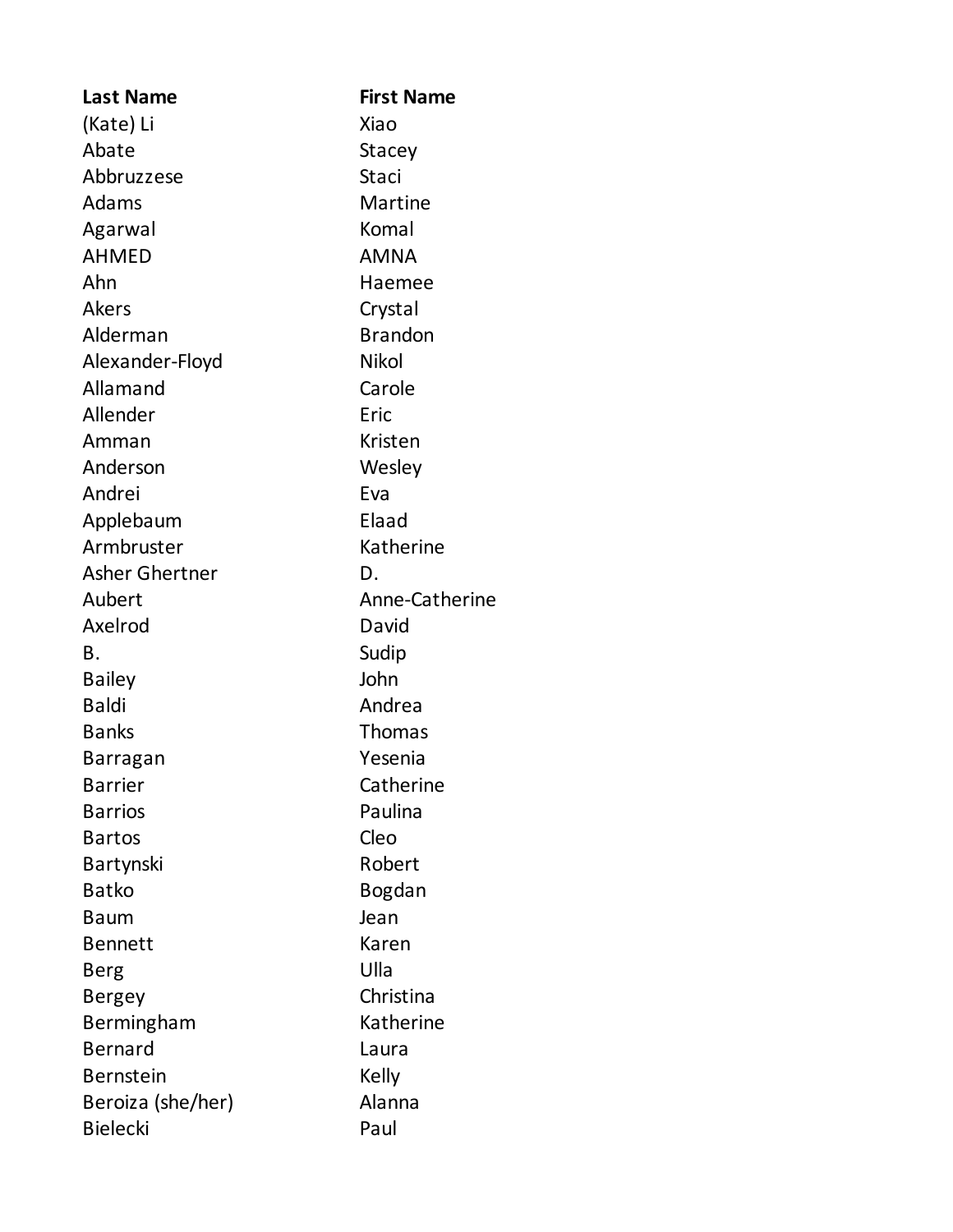| <b>Biesiada</b>    | <b>Brittany</b> |
|--------------------|-----------------|
| Block (he/him)     | Ethan           |
| <b>Blum</b>        | Patricia        |
| Blumberg           | Girsh           |
| <b>Boikess</b>     | Robert          |
| <b>Borack</b>      | Courtney        |
| <b>Brennan</b>     | John            |
| <b>Bridges</b>     | Franklin        |
| <b>Brooks</b>      | Alyson          |
| <b>Brown</b>       | Carolyn         |
| <b>Brown</b>       | Wayne           |
| <b>Brzustowicz</b> | Linda           |
| <b>Buckley</b>     | Matthew         |
| <b>Burger</b>      | Joanna          |
| <b>Burger</b>      | Carolyn         |
| <b>Burkhardt</b>   | Dina            |
| <b>Butler</b>      | Quiyana         |
| <b>Bzostek</b>     | Sharon          |
| C. Danson          | Laura           |
| Cain               | Leandra         |
| Camilo             | Radhames        |
| Caponegro          | Mihaela         |
| Carbonell-nicolau  | Oriol           |
| Cardinale          | Valerie         |
| Carlat             | Louis           |
| Carmona            | Marylou         |
| Carroll            | Aileen          |
| Casillas           | Joseph          |
| Cerulo             | Karen           |
| Cevasco            | Carla           |
| Chang              | Lily            |
| Charlow            | Simon           |
| Chu                | Amy             |
| Chun               | Karlun          |
| Cizewski           | Jolie           |
| Claiborne          | Colette         |
| Clarke             | Courtney        |
| Clemens            | Paul            |
| Cochran            | Geraldine       |
| Colvil (she/her)   | Geralyn         |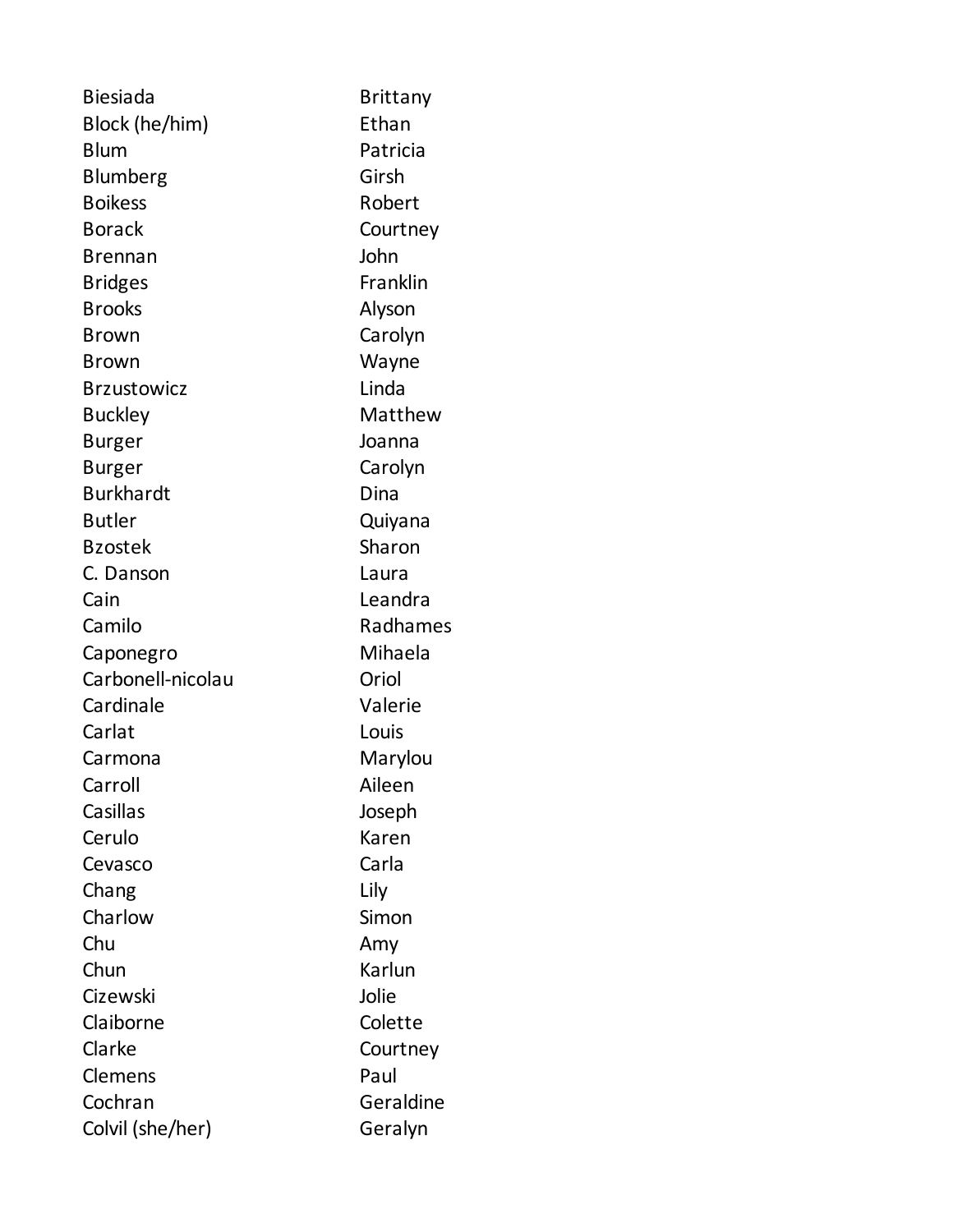| Contrada             | Richard              |  |
|----------------------|----------------------|--|
| Cornilliat           | Francois             |  |
| Corrette             | Jon                  |  |
| Council              | Ashley               |  |
| Covey                | Lori                 |  |
| D'Arcangelo          | Gabriella            |  |
| D'Imperio            | Mariapaola           |  |
| Dai                  | Wei                  |  |
| Davis                | <b>Belinda</b>       |  |
| De Meo               | Heather              |  |
| Decker               | Jefferson            |  |
| Defeo                | Steven               |  |
| Delafuente           | Dennise              |  |
| Derstine             | Janelle              |  |
| DeVun                | Leah                 |  |
| Diamond              | Elin                 |  |
| <b>Dickson</b>       | Linnea               |  |
| Dienst               | Richard              |  |
| DiPaola              | Erica                |  |
| Dipaolo              | Jason                |  |
| <b>DiPierro</b>      | James                |  |
| <b>Dismukes</b>      | Charles              |  |
| Dobrynio             | Wendy                |  |
| Donaldson            | Kara                 |  |
| Dowd                 | Jeffrey              |  |
| Drue                 | Chris                |  |
| E Moomjy             | <b>Thomas</b>        |  |
| ecastner@rutgers.edu | Edward, Castner, Jr. |  |
| Edwards              | Erica                |  |
| Ekesan               | Solen                |  |
| <b>Ellen Maguire</b> | Mary                 |  |
| Elliott              | Debra                |  |
| Eng                  | Heather              |  |
| Evans                | <b>Bradley</b>       |  |
| Feeney               | Michelle             |  |
| Feibel               | Craig                |  |
| Ferguson             | Marie                |  |
| Fesi                 | Joshua               |  |
| Field                | William              |  |
| Fiorella-mullen      | Ann                  |  |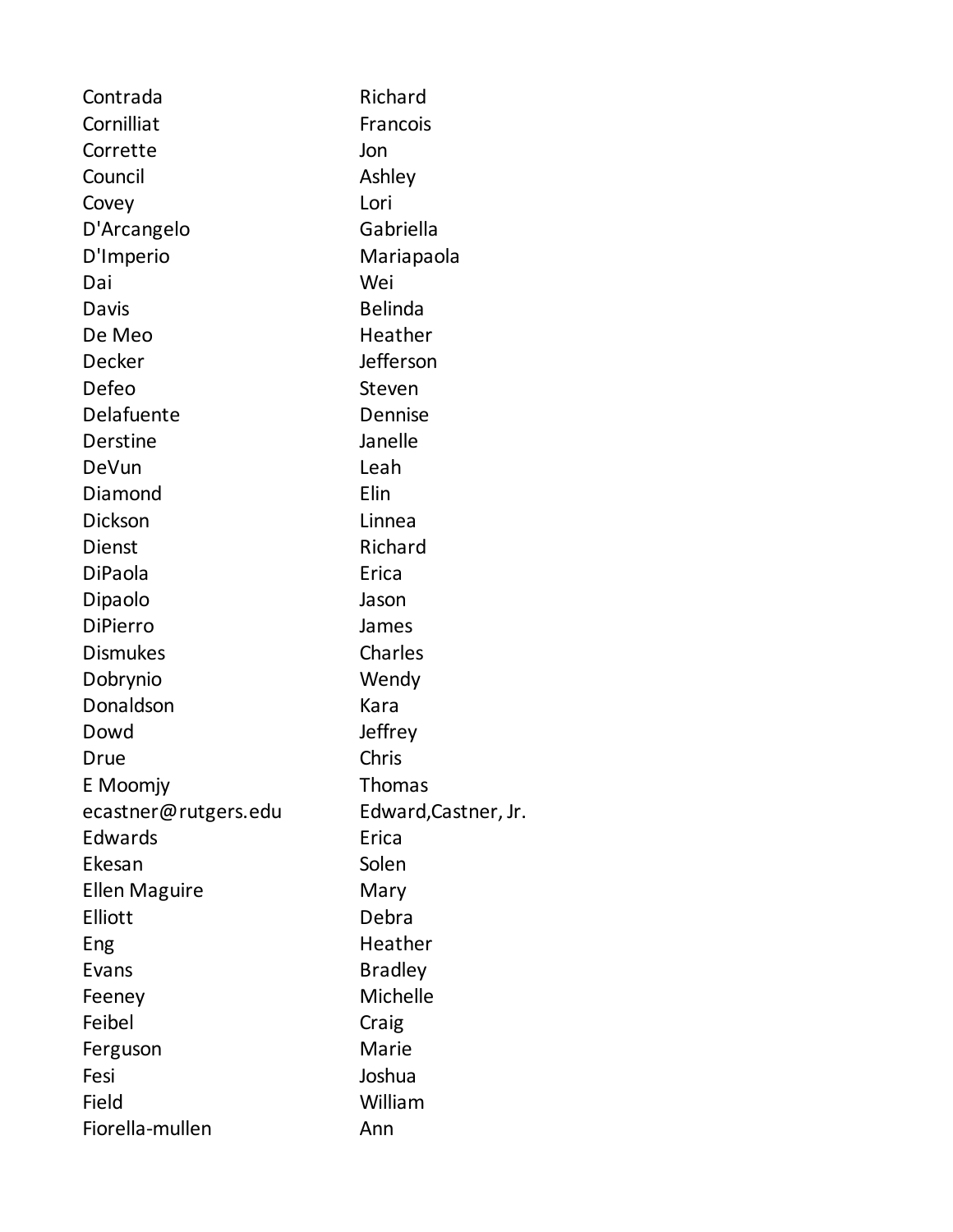| FitzGerald       | Michael        |
|------------------|----------------|
| Flaherty         | Jennifer       |
| Flitterman-lewis | Sandra         |
| <b>Flores</b>    | Tatiana        |
| Flynn            | Julie          |
| Folk             | Elizabeth      |
| Fruchtman        | Diane          |
| <b>FUHRMAN</b>   | <b>JOANNA</b>  |
| Furman           | Harry          |
| Gabriel          | Nathaniel      |
| Gallagher        | Karalyn        |
| Galperin         | William        |
| Gambarota        | Paola          |
| Gambino          | Elena          |
| Gang             | Ira            |
| Gangino          | <b>Nicole</b>  |
| Garth            | Maria          |
| Gehrmann         | Jenny          |
| Gelfand          | Marina         |
| Gerson           | Judith         |
| Gilmartin        | Virginia       |
| Givan            | Rebecca        |
| Glascock         | Charlene       |
| Gliserman        | Martin         |
| Goldhammer       | Mark           |
| Goldman          | David          |
| Goldstone        | Andrew         |
| Golfetti         | Roseli         |
| Goodlad          | Lauren         |
| Gordon           | <b>Bonnie</b>  |
| Grant            | Barth          |
| Green            | Candace        |
| Grier            | April          |
| Grogan           | <b>Kristin</b> |
| Guerra           | Francesca      |
| Gursel           | Zeynep         |
| Harewood         | Shan           |
| Haviland         | Martha         |
| Hernandez        | C              |
| Higer            | Amy            |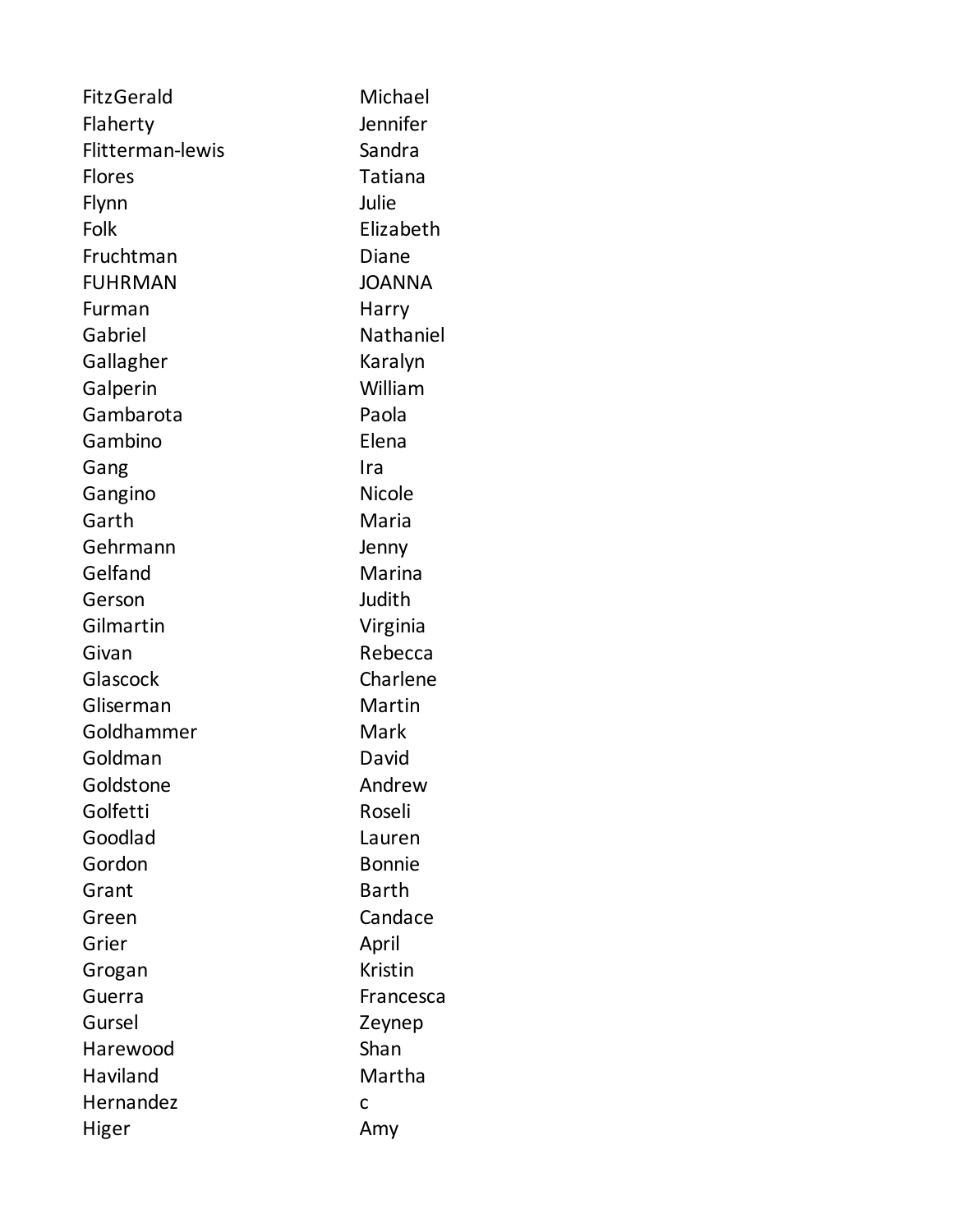| Himsel                  | Eric          |  |
|-------------------------|---------------|--|
| <b>Hirsch</b>           | Lewis         |  |
| Hohmann                 | Alex          |  |
| Holman                  | Debra         |  |
| Houser                  | <b>Nicole</b> |  |
| Huang                   | FT            |  |
| <b>Hughes</b>           | David         |  |
| <b>Hughes</b>           | Joseph        |  |
| lannini                 | Chris         |  |
| <b>Irizarry Barreto</b> | Patricia      |  |
| Isaac                   | Allan         |  |
| Israel                  | Paul          |  |
| Iwaniec                 | Henryk        |  |
| Jager                   | Colin         |  |
| James                   | Lynell        |  |
| Jha                     | Saurabh       |  |
| Jones                   | Charlene      |  |
| Jovanoski               | Jordanco      |  |
| Jubilee                 | Zena          |  |
| Kadam                   | Anu           |  |
| Kafle                   | Madhav        |  |
| Kalef                   | Justin        |  |
| Karl                    | Regina        |  |
| Kelly                   | Erin          |  |
| Kempner                 | Joanna        |  |
| Kiledjian               | <b>Mike</b>   |  |
| Kim                     | Hoon          |  |
| Kim                     | Suzy          |  |
| Koerber                 | Benjamin      |  |
| Kornienko               | Anna          |  |
| Koznecki                | Dale          |  |
| <b>Kurnick</b>          | David         |  |
| L'Esperance             | Arielle       |  |
| La Macchia              | Sheri         |  |
| LaFay                   | Elaine        |  |
| Lam                     | Katherine     |  |
| Lane                    | Rosemary      |  |
| Langowski               | Bryan         |  |
| LaPointe                | Eleanor       |  |
| Lauria                  | Aldo          |  |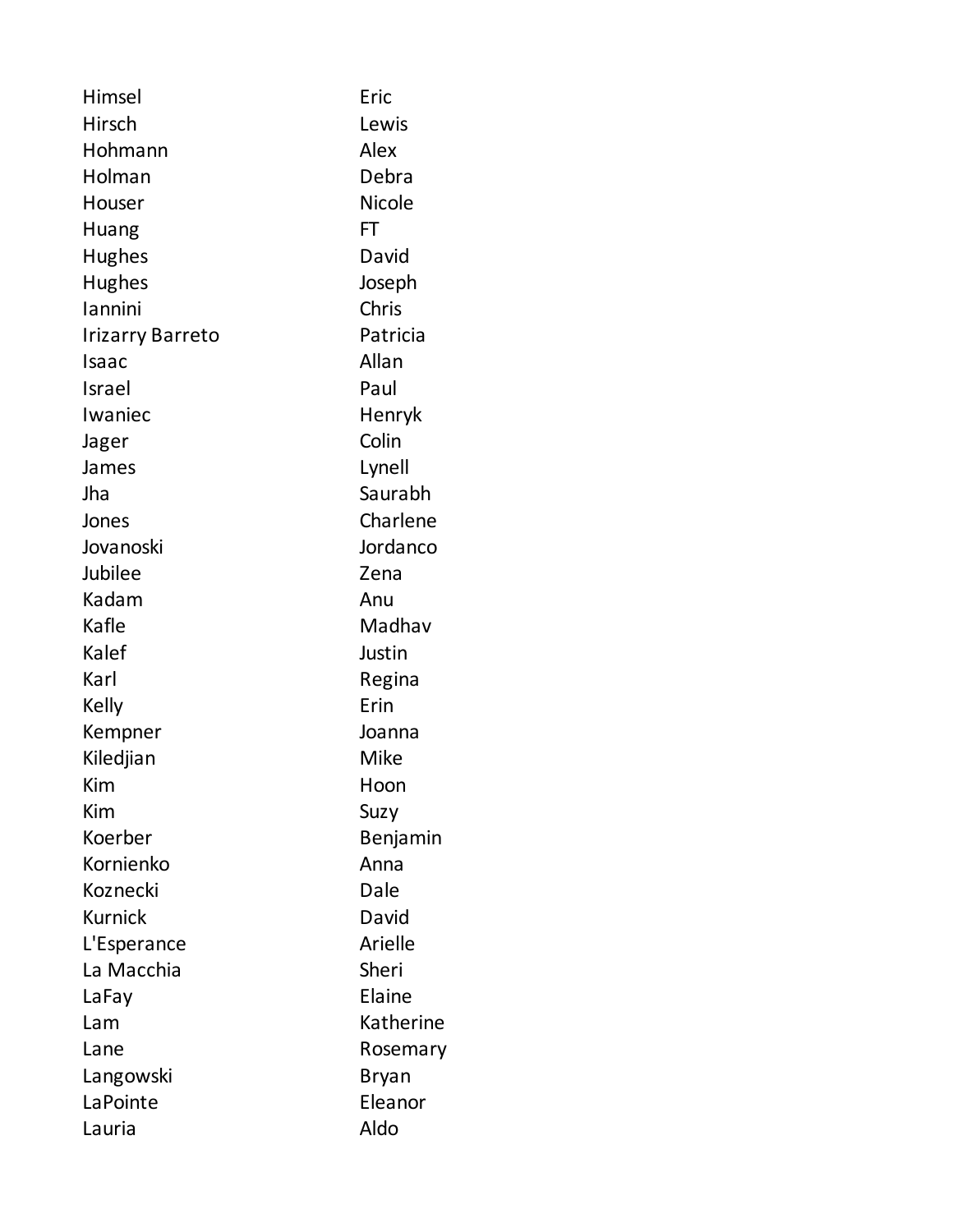| Lawrence              | Susan       |
|-----------------------|-------------|
| Lawrence              | Jeffrey     |
| Lears                 | Thomas      |
| Lee                   | Catherine   |
| Lee                   | <b>Rick</b> |
| Lee Steiger           | William     |
| Leech                 | <b>Beth</b> |
| Leon                  | Jennifer    |
| Letwin                | David       |
| <b>LEVINE</b>         | <b>JOSH</b> |
| Lewis                 | Heather     |
| Libretti              | Joseph      |
| Long                  | Victoria    |
| Lopes                 | Ines        |
| Lopez                 | Kathleen    |
| Lord                  | Colleen     |
| Luciano               | Dana        |
| MacKendrick (She/Her) | Norah       |
| Macor                 | Michael     |
| Magni                 | Isabella    |
| Mani                  | Preetha     |
| Marcone               | Jorge       |
| Mardekian             | Jack        |
| Mark                  | Rebecca     |
| Markowitz             | Norman      |
| Marte                 | Dayhany     |
| Martin                | Richard     |
| Martin                | Aaron       |
| martin-márquez        | susan       |
| Masiello              | Regina      |
| Mastbaum              | Andrew      |
| Mathew                | Johan       |
| Matise                | Tara        |
| <b>McCrossin</b>      | Trip        |
| Mcgann                | John        |
| Mcgill                | Meredith    |
| <b>Mckim</b>          | Kim         |
| McLean                | Paul        |
| Meerovich             | Amy         |
| Meli                  | Joann       |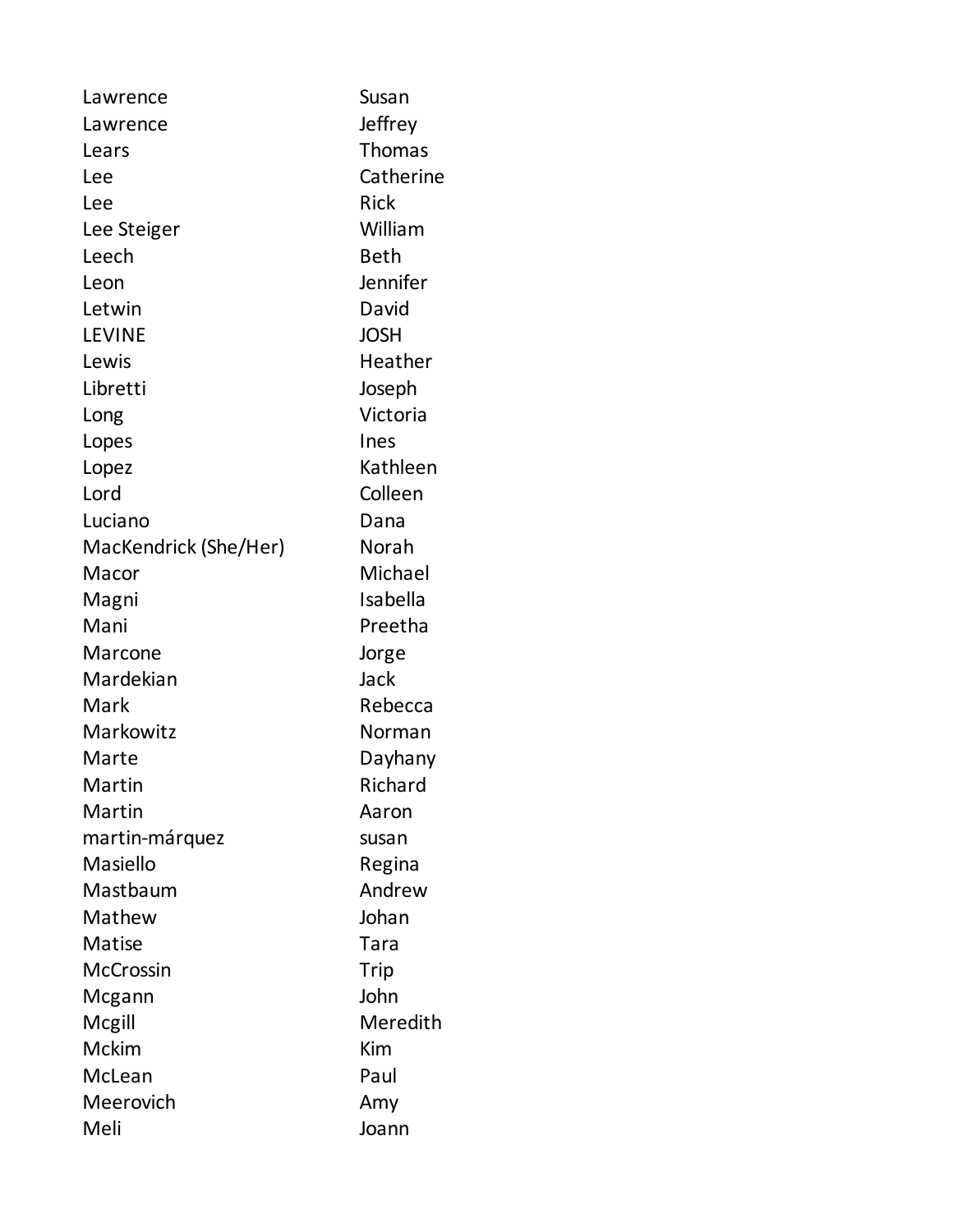| Mercado-diaz        | Mario           |  |
|---------------------|-----------------|--|
| Michmizos           | Konstantinos    |  |
| Miller              | Richard         |  |
| Mittelstadt         | Jennifer        |  |
| Molina (she/her)    | Diana           |  |
| Morton              | Patricia        |  |
| Moulton             | Heather         |  |
| Mountain            | Greg            |  |
| Mullikin            | Justin          |  |
| Muniz               | Marc            |  |
| Murch               | Donna           |  |
| N                   | Toni            |  |
| Nachescu            | Ileana          |  |
| Nadonley            | Carissa         |  |
| Nagarakatte         | Santosh         |  |
| Navarro             | <b>Nela</b>     |  |
| Nazarova            | <b>Dilafruz</b> |  |
| <b>Neal</b>         | Kathryn         |  |
| Neigeborn           | Lenore          |  |
| <b>Nelson</b>       | Cassie          |  |
| <b>Nelson</b>       | Shaneika        |  |
| Nerlekar            | Anjali          |  |
| Nguyen              | Thu             |  |
| Nigrin              | Al              |  |
| <b>Norris</b>       | Haley           |  |
| Novacich            | Sarah           |  |
| O'Brassill-Kulfan   | Kristin         |  |
| O'connell           | Christine       |  |
| O'halloran          | Roger           |  |
| O'Keefe             | Paul            |  |
| O'Mealley           | <b>Nikki</b>    |  |
| Ogino               | Hiroko          |  |
| Olson               | Wilma           |  |
| Orders              | Feronda         |  |
| Otero-Torres        | Damaris         |  |
| <b>Pairet Vinas</b> | Ana             |  |
| Pal                 | Zsofia          |  |
| Palombit            | Ryne            |  |
| Paris (she/her)     | <b>Britt</b>    |  |
| Parker              | Andrew          |  |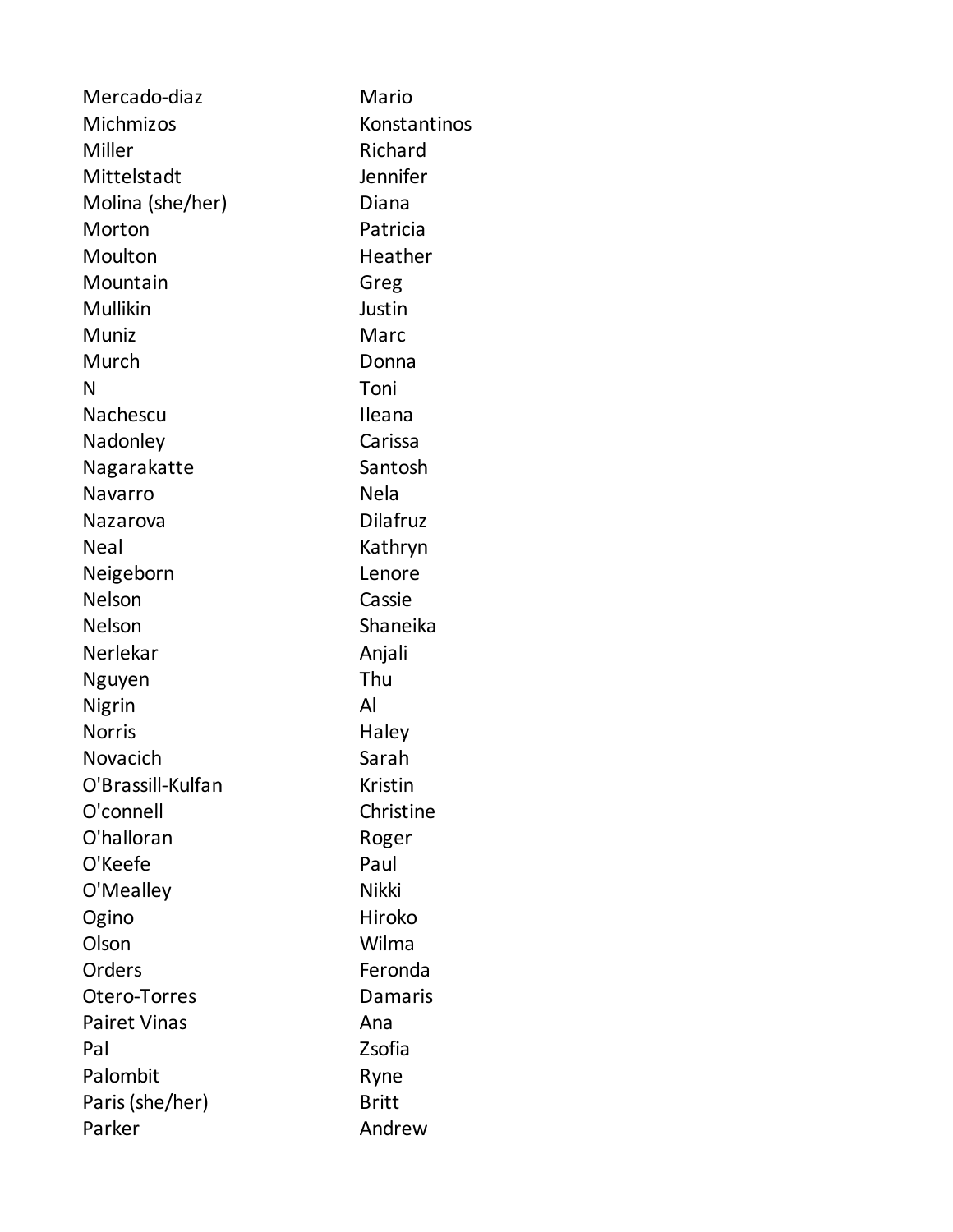| Pashley         | <b>Nicole</b>  |
|-----------------|----------------|
| Pasley          | Christina      |
| Patel           | Viren          |
| Pavlik          | John           |
| Pavlovic        | Vladimir       |
| Pena-Alves      | Stephanie      |
| Pennock         | David          |
| Pereira         | Emily          |
| Peterson        | Emily          |
| Petillo         | Robert         |
| Pettola         | Christina      |
| Phang           | Stephanie      |
| <b>Phillips</b> | Julie          |
| Piazza          | Donna          |
| Pickard         | Paul           |
| Pierce          | Heather        |
| Pietruska       | Jamie          |
| Piroux          | Lorraine       |
| Pixley          | Sara           |
| Plater          | Marika         |
| Poole           | Madai          |
| Porstner        | Laurie         |
| Puar            | Jasbir         |
| Purcell         | <b>Bridget</b> |
| Rader           | Alana          |
| Raja            | Sheena         |
| Ramsamy         | Edward         |
| Rangan          | Sylvie         |
| Ransome         | Ronald         |
| Rathore         | Rozeena        |
| Reardon         | Abbie          |
| Rears           | Monica         |
| Rendsburg       | Gary           |
| Rennermalm      | Asa            |
| Reyes           | Marilyn        |
| Reynolds        | Milan          |
| Ricci           | Dana           |
| Riley           | Kathleen       |
| Rivera          | Anuja          |
| Rivera          | Lisa           |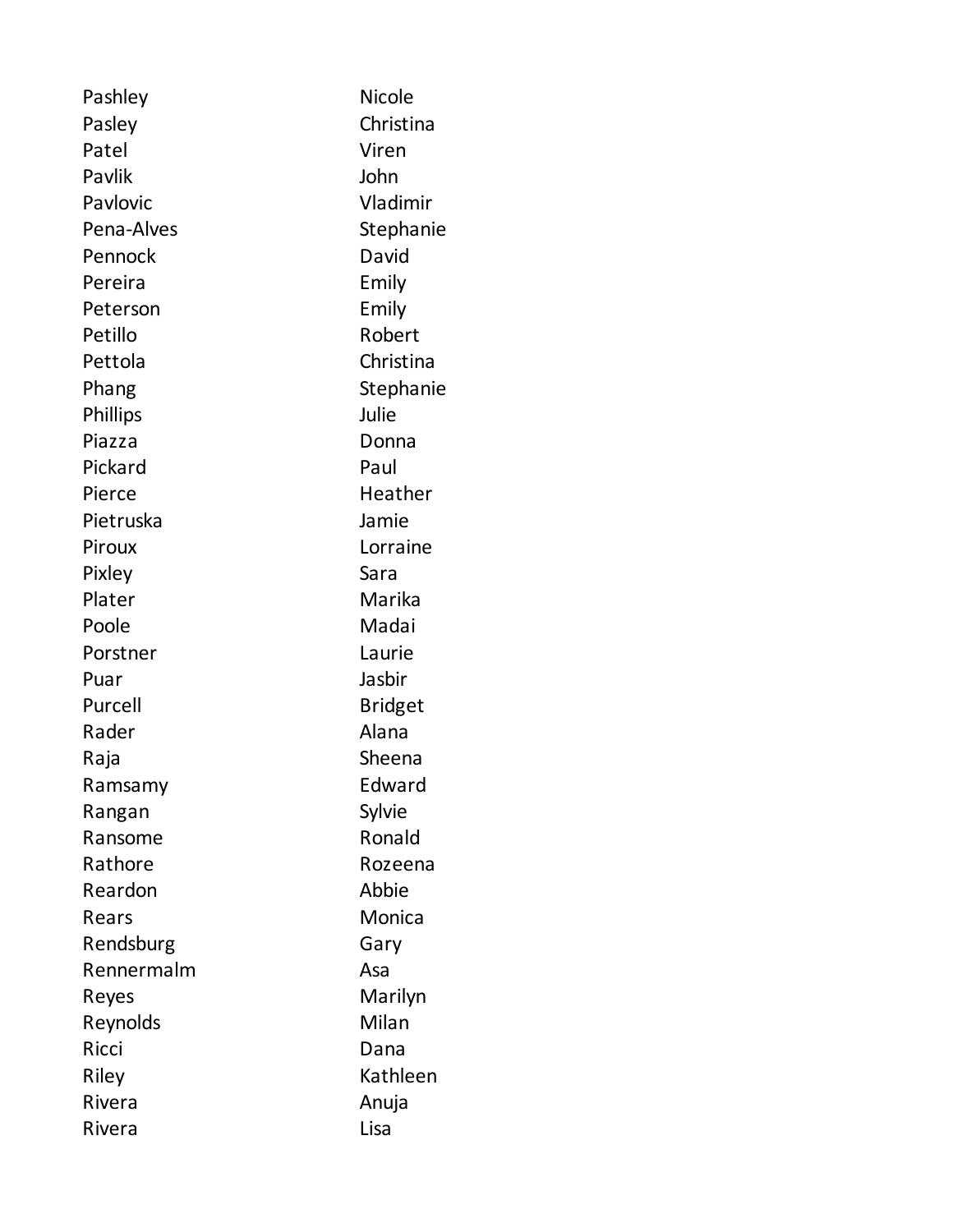| Rizzi             | Kathryn      |
|-------------------|--------------|
| Robolin           | Stephane     |
| Rodriguez         | Jerlene      |
| Romero            | Maydelle     |
| Rooney            | Jennifer     |
| Rossman-murphy    | Lisa         |
| <b>Rufus</b>      | Tonya        |
| Ruiz              | Rosy         |
| Ruskai            | Dawn         |
| <b>Sacks</b>      | <b>Bryan</b> |
| Saks              | Michael      |
| Salaman           | Safiena      |
| Samuels           | Benjamin     |
| Sanbonmatsu       | Kira         |
| Sandberg-Golden   | Lena         |
| Santamaria        | Daissy       |
| Santamaria-vega   | Vivian       |
| Schmidt           | Melissa      |
| Schneider         | Laura        |
| Schneider         | William      |
| Schurman          | Susan        |
| Schwartz          | Marcy        |
| Scott             | Rob          |
| Scott             | Kathleen     |
| Sears             | Tamara       |
| Sebastian León    | Kenneth      |
| Shah              | Manisha      |
| Shah              | Premal       |
| Shandler          | Jeffrey      |
| Sharp             | Jane         |
| Shenouda          | Eriny        |
| Shiroma (she/her) | Yumi         |
| Shockley          | Amy          |
| <b>Sidlauskas</b> | Susan        |
| Sillitti          | Katie        |
| Silva Da Silva    | Da           |
| Silver            | Sean         |
| Singson           | Andrew       |
| Sinkoff           | Nancy        |
| Siu               | Lauryn       |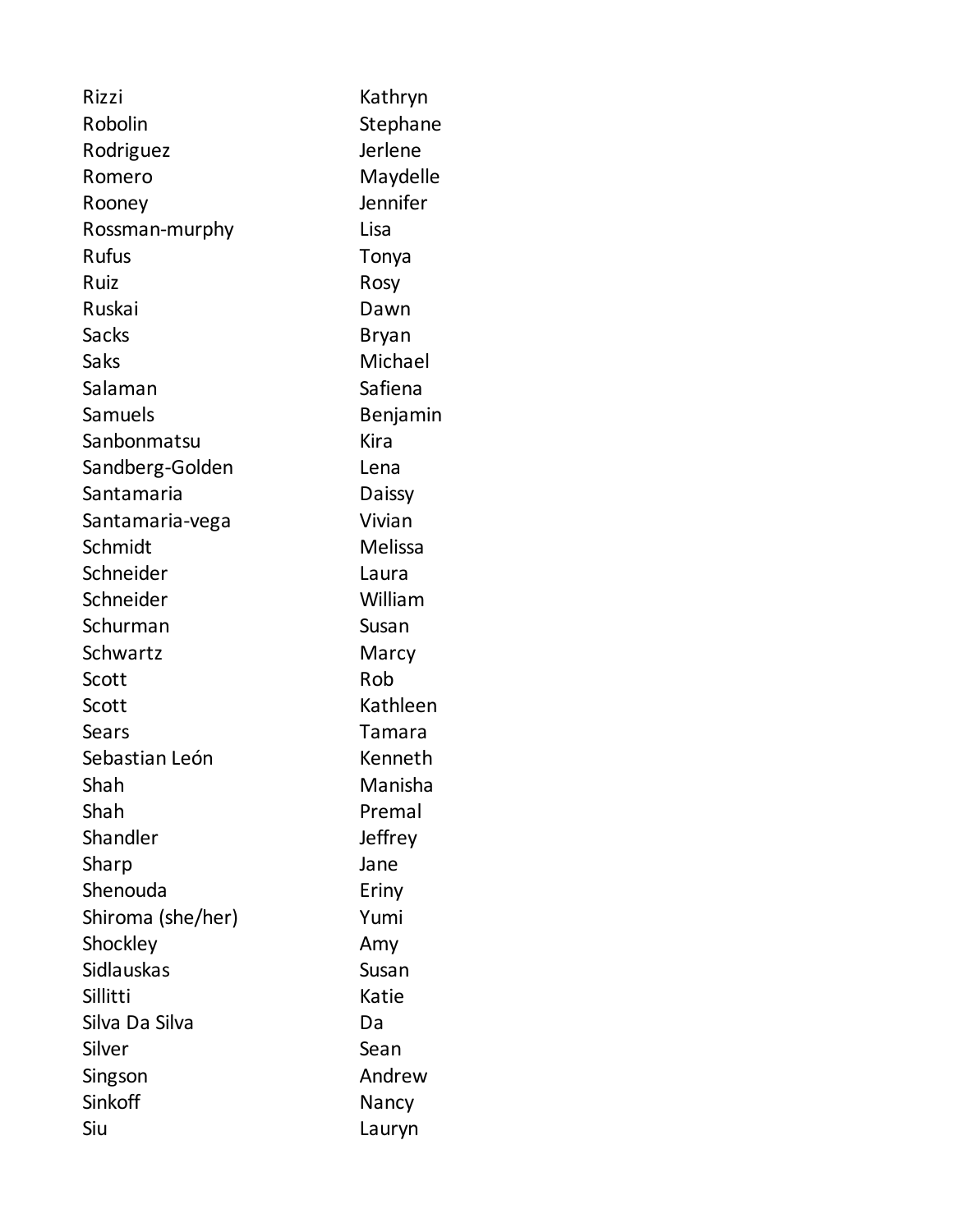Somers Sherri SOPHER BARRY Spaeth Andrea Spassione Christine Sperling **Alessandra** Squires Suzanne Stein Arlene Stephens Michelle Stephens Julia Stromberg Lawrence Suarez Edward Swenson James Swerdloff Howie Swisher Carl Syrett Kristen Tartakoff Paola Tate David Teicher Stuart Thomas Sherrae Thompson Mary-elizabeth Thompson Karen Tiep Pham Townsend Camilla Urban Andrew Uzun Weidner Nil Varma Sangya Vettori Alessandro Vicario David Volmer Stephanie Von Stackelberg Emmet Votipka Brendon Vroom Danielle Waithe Christine Walczak **Alexandra** Walezak Michelle Walker Meagan Walkowitz Rebecca Wallis Hughes **Emily** Wang **Jenny** Jenny Warmuth Ralf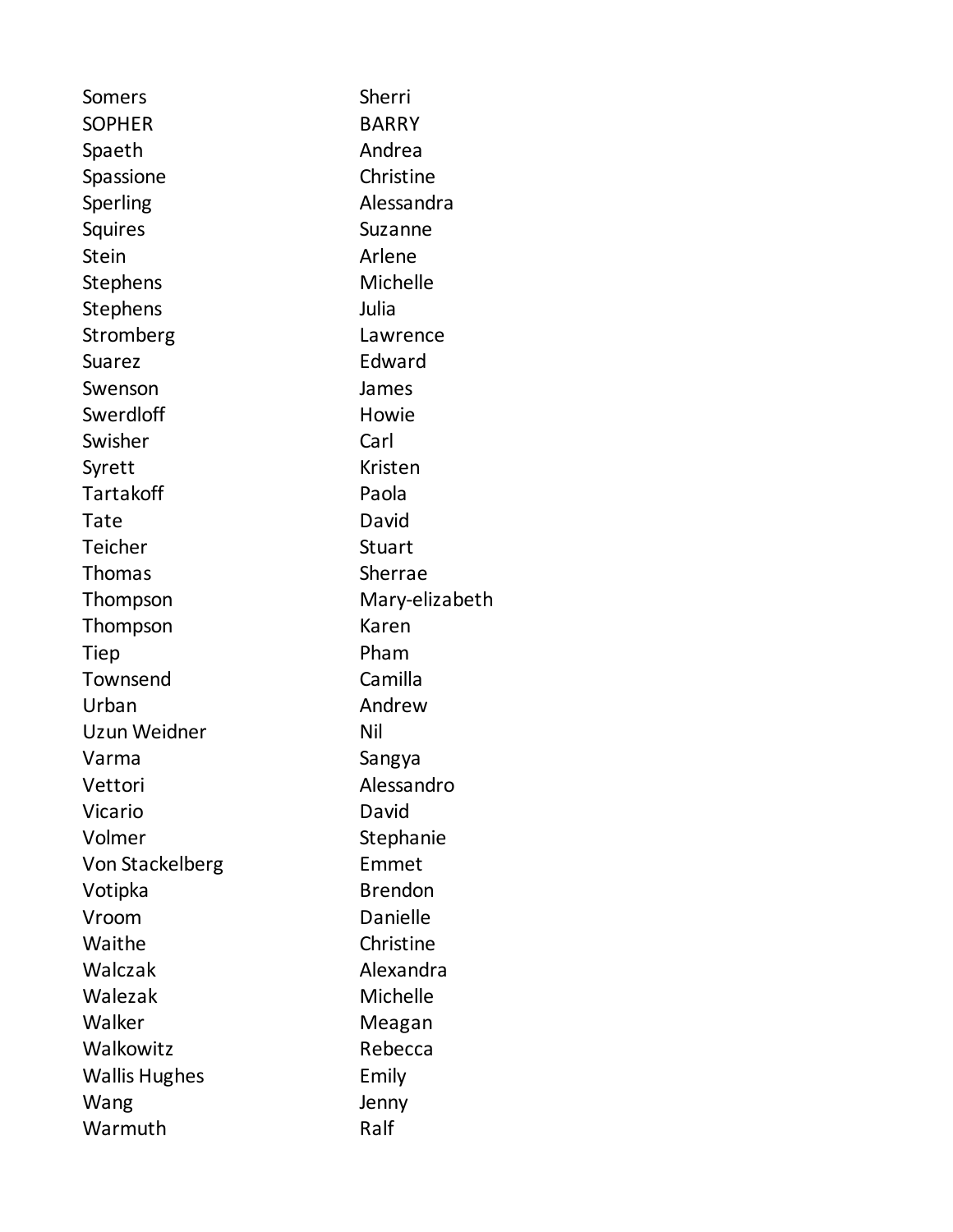| Wetter    | Kristina  |
|-----------|-----------|
| Wilder    | David     |
| Williams  | Carolyn   |
| Winters   | David     |
| Wolfson   | Todd      |
| Woloszyn  | Cole      |
| Wright    | Jim       |
| Wright    | Willie    |
| Yakushev  | Phil      |
| Yanni     | Carla     |
| Yeh       | Yao-wen   |
| York      | Darrin    |
| Zamick    | Larry     |
| Zemla     | Christine |
| Zerubavel | Eviatar   |
| Zitelli   | Peter     |
| Zitin     | Abigail   |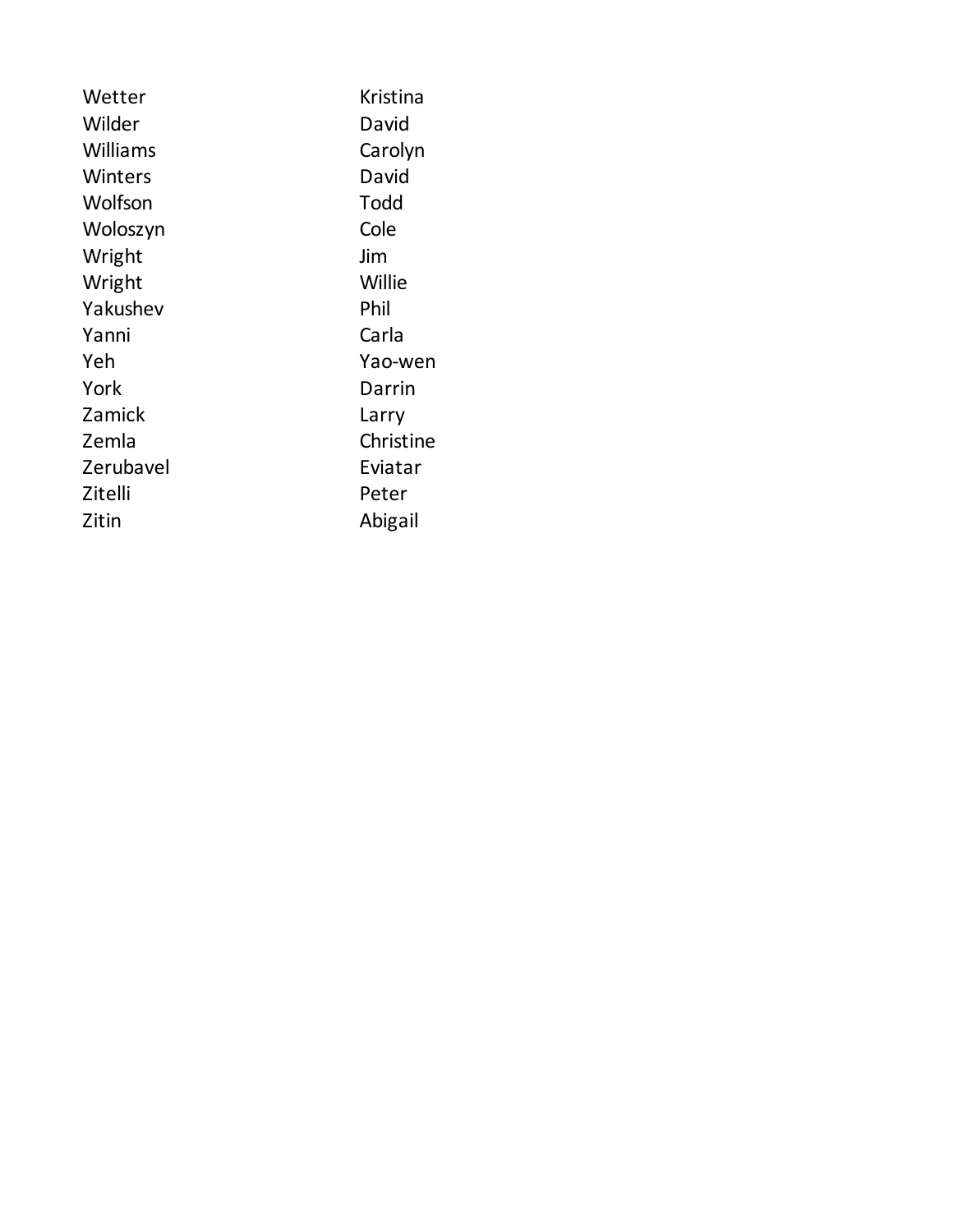## **User Name (Original Name)**

Xiao (Kate) Li Stacey Abate Staci Abbruzzese Martine Adams Komal Agarwal AMNA AHMED Haemee Ahn Crystal Akers Brandon Alderman Nikol Alexander-Floyd Carole Allamand Eric Allender Kristen Amman Wesley Anderson Eva Andrei Elaad Applebaum Katherine Armbruster D. Asher Ghertner Anne-Catherine Aubert David Axelrod Sudip B. John Bailey Andrea Baldi Thomas Banks Yesenia Barragan Catherine Barrier Paulina Barrios Cleo Bartos Robert Bartynski Bogdan Batko Jean Baum Karen Bennett Ulla Berg Christina Bergey Katherine Bermingham Laura Bernard Kelly Bernstein Alanna Beroiza (she/her) Paul Bielecki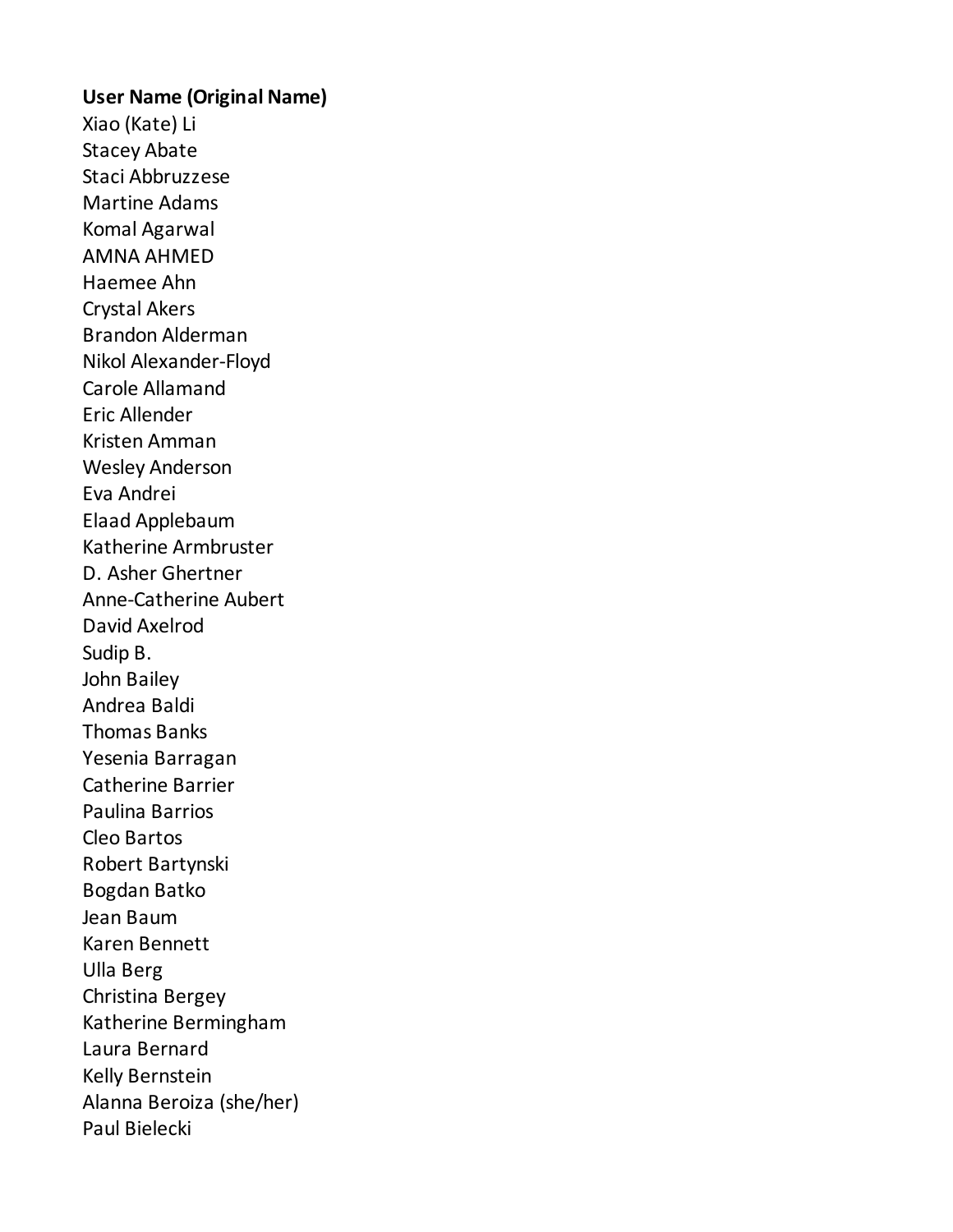Brittany Biesiada Ethan Block (he/him) Patricia Blum Girsh Blumberg Robert Boikess Courtney Borack John Brennan Franklin Bridges Alyson Brooks Carolyn Brown Wayne Brown Linda Brzustowicz Matthew Buckley Joanna Burger Carolyn Burger Dina Burkhardt Quiyana Butler Sharon Bzostek Laura C. Danson Leandra Cain Radhames Camilo Mihaela Caponegro Oriol Carbonell-nicolau Valerie Cardinale Louis Carlat Marylou Carmona Aileen Carroll Joseph Casillas Karen Cerulo Carla Cevasco Lily Chang Simon Charlow Amy Chu Karlun Chun Jolie Cizewski Colette Claiborne Courtney Clarke Paul Clemens Geraldine Cochran Geralyn Colvil (she/her)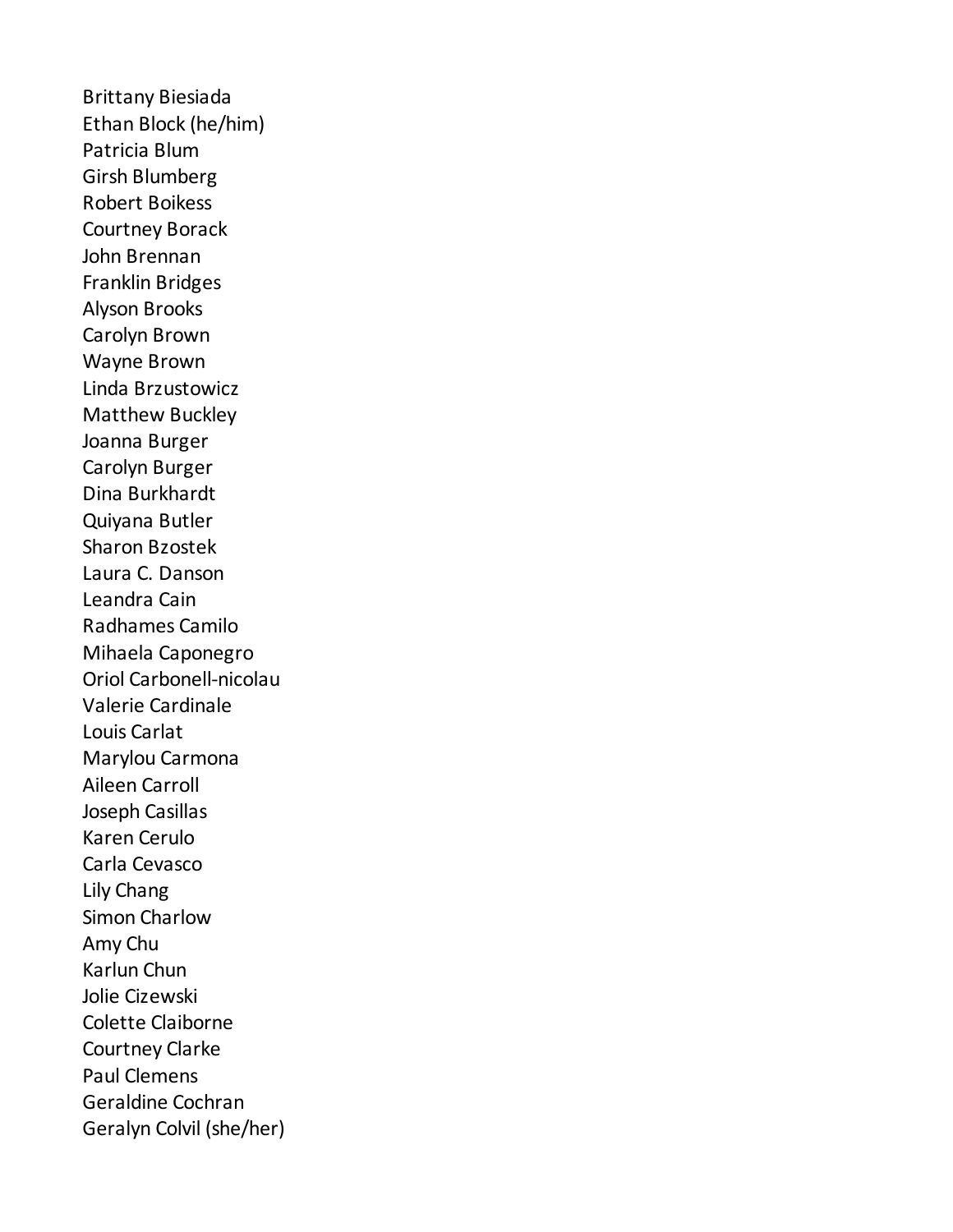Richard Contrada Francois Cornilliat Jon Corrette Ashley Council Lori Covey Gabriella D'Arcangelo Mariapaola D'Imperio Wei Dai Belinda Davis Heather De Meo Jefferson Decker Steven Defeo Dennise Delafuente Janelle Derstine Leah DeVun Elin Diamond Linnea Dickson Richard Dienst Erica DiPaola Jason Dipaolo James DiPierro Charles Dismukes Wendy Dobrynio Kara Donaldson Jeffrey Dowd Chris Drue Thomas E Moomjy Edward Castner# Jr. Erica Edwards Solen Ekesan Mary Ellen Maguire Debra Elliott Heather Eng Bradley Evans Michelle Feeney Craig Feibel Marie Ferguson Joshua Fesi William Field Ann Fiorella-mullen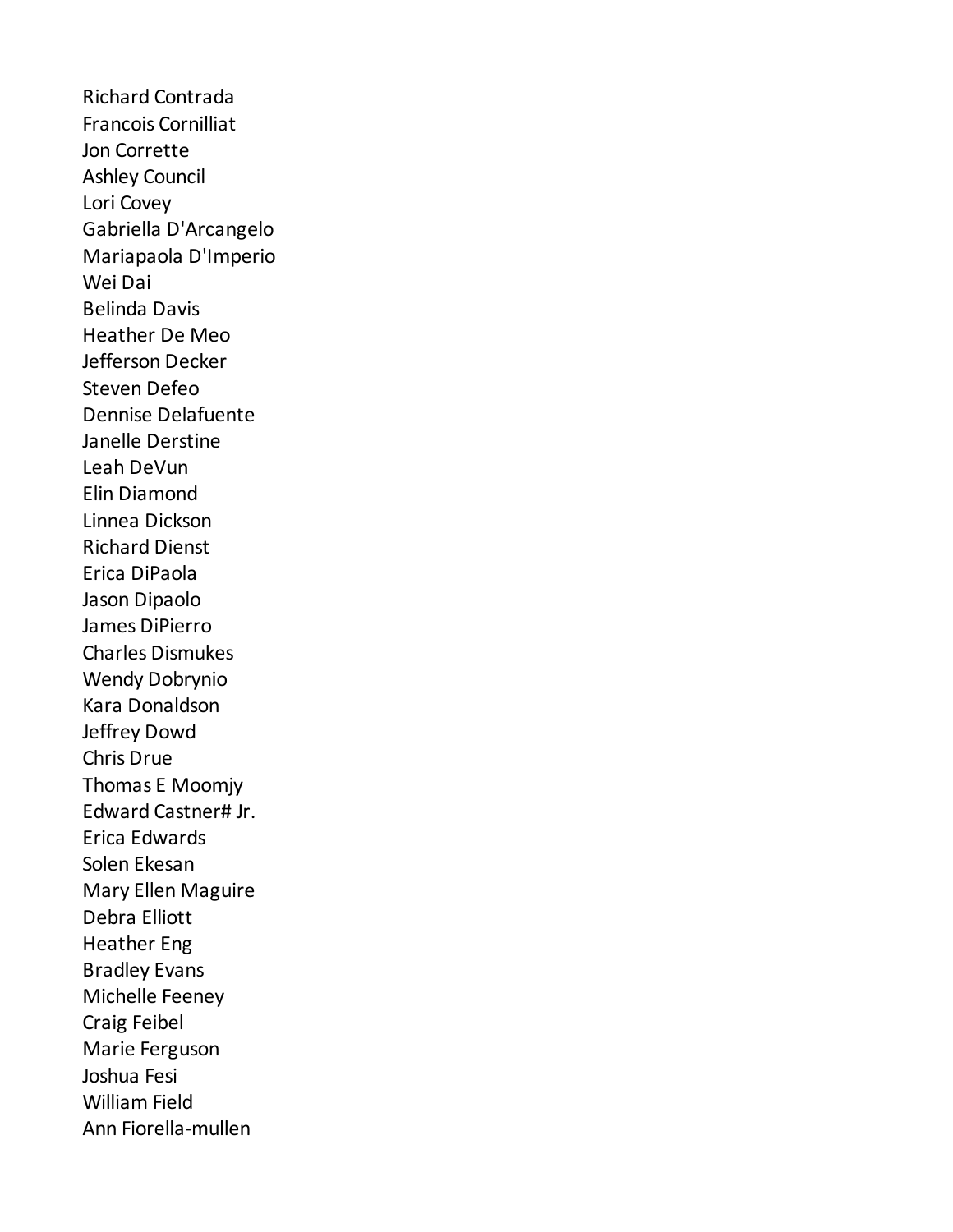Michael FitzGerald Jennifer Flaherty Sandra Flitterman-lewis Tatiana Flores Julie Flynn Elizabeth Folk Diane Fruchtman JOANNA FUHRMAN Harry Furman Nathaniel Gabriel Karalyn Gallagher William Galperin Paola Gambarota Elena Gambino Ira Gang Nicole Gangino Maria Garth Jenny Gehrmann Marina Gelfand Judith Gerson Virginia Gilmartin Rebecca Givan Charlene Glascock Martin Gliserman Mark Goldhammer David Goldman Andrew Goldstone Roseli Golfetti Lauren Goodlad Bonnie Gordon Barth Grant Candace Green April Grier Kristin Grogan Francesca Guerra Zeynep Gursel Shan Harewood Martha Haviland c Hernandez Amy Higer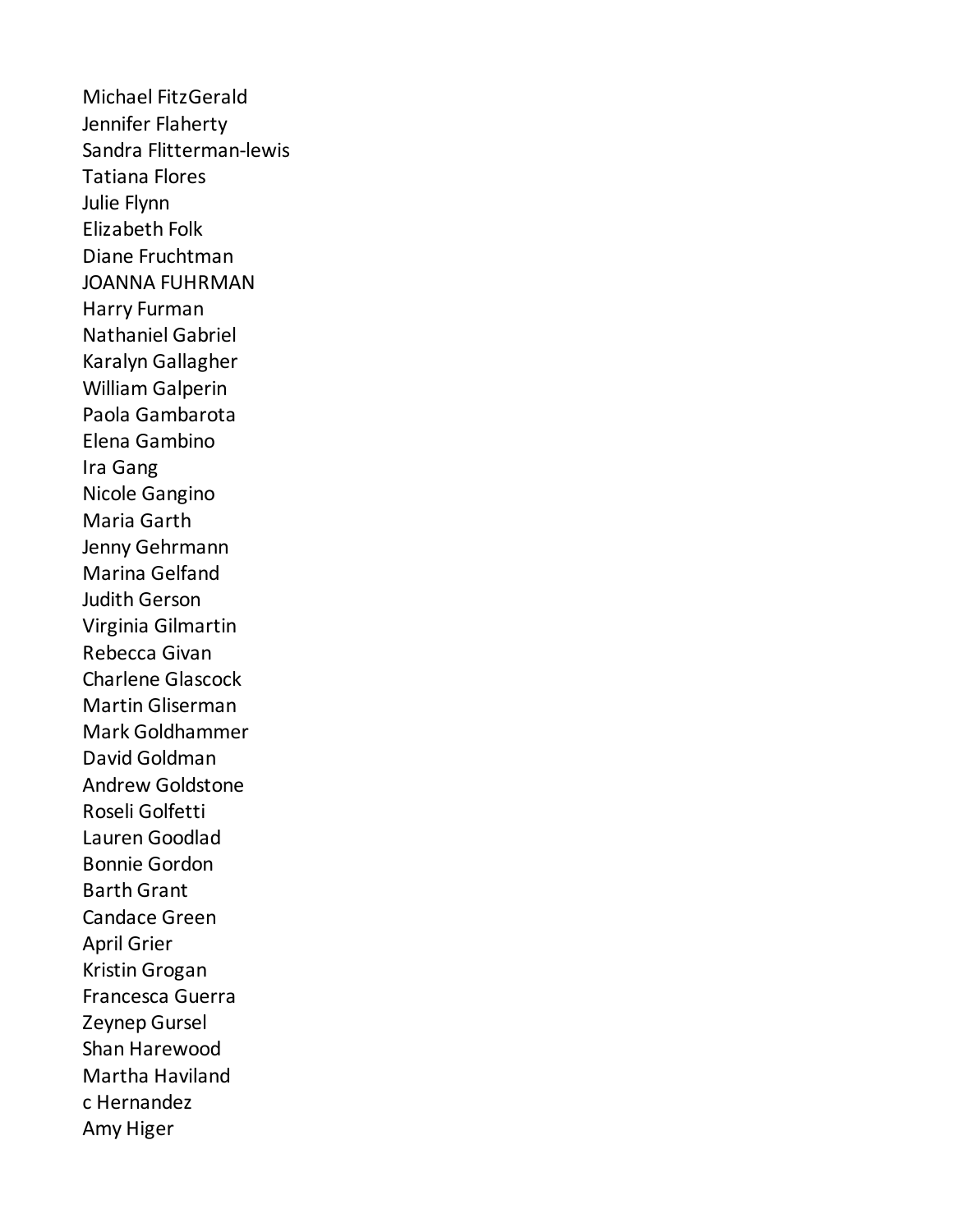Eric Himsel Lewis Hirsch Alex Hohmann Debra Holman Nicole Houser FT Huang David Hughes Joseph Hughes Chris Iannini Patricia Irizarry Barreto Allan Isaac Paul Israel Henryk Iwaniec Colin Jager Lynell James Saurabh Jha Charlene Jones Jordanco Jovanoski Zena Jubilee Anu Kadam Madhav Kafle Justin Kalef Regina Karl Erin Kelly Joanna Kempner Mike Kiledjian Hoon Kim Suzy Kim Benjamin Koerber Anna Kornienko Dale Koznecki David Kurnick Arielle L'Esperance Sheri La Macchia Elaine LaFay Katherine Lam Rosemary Lane Bryan Langowski Eleanor LaPointe Aldo Lauria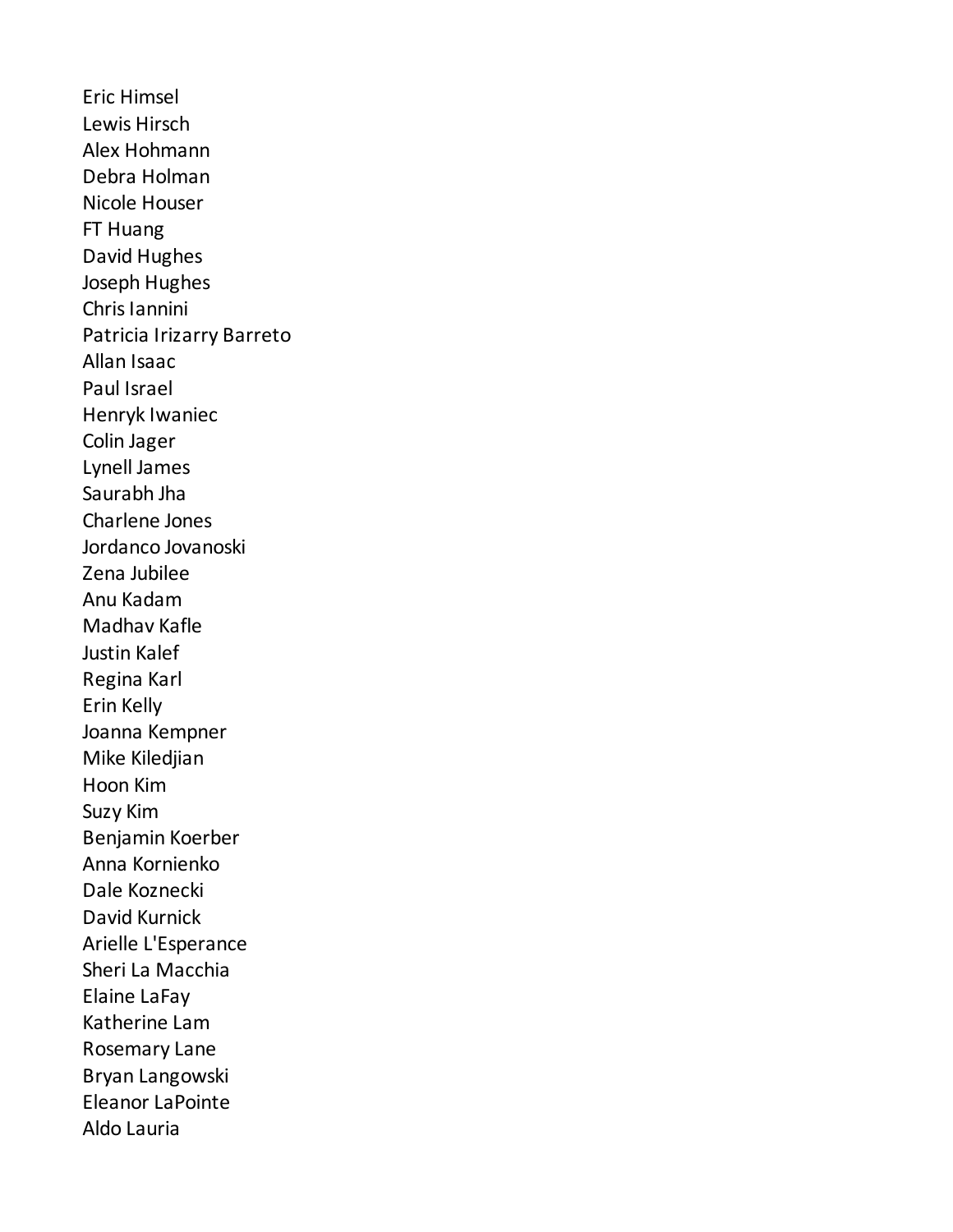Susan Lawrence Jeffrey Lawrence Thomas Lears Catherine Lee Rick Lee William Lee Steiger Beth Leech Jennifer Leon David Letwin JOSH LEVINE Heather Lewis Joseph Libretti Victoria Long Ines Lopes Kathleen Lopez Colleen Lord Dana Luciano Norah MacKendrick (She/Her) Michael Macor Isabella Magni Preetha Mani Jorge Marcone Jack Mardekian Rebecca Mark Norman Markowitz Dayhany Marte Richard Martin Aaron Martin susan martin-márquez Regina Masiello Andrew Mastbaum Johan Mathew Tara Matise Trip McCrossin John Mcgann Meredith Mcgill Kim Mckim Paul McLean Amy Meerovich Joann Meli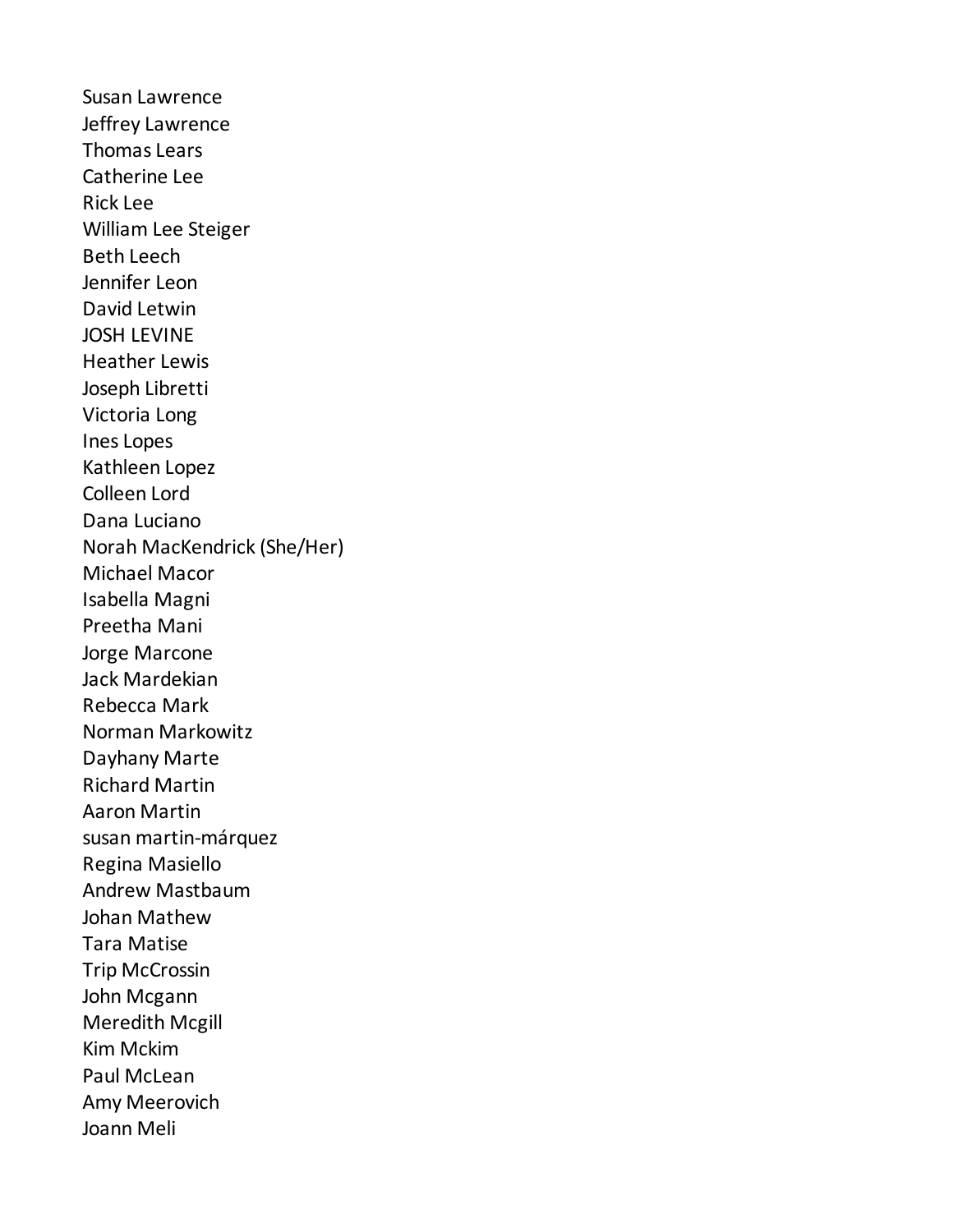Mario Mercado-diaz Konstantinos Michmizos Richard Miller Jennifer Mittelstadt Diana Molina (she/her) Patricia Morton Heather Moulton Greg Mountain Justin Mullikin Marc Muniz Donna Murch Toni N Ileana Nachescu Carissa Nadonley Santosh Nagarakatte Nela Navarro Dilafruz Nazarova Kathryn Neal Lenore Neigeborn Cassie Nelson Shaneika Nelson Anjali Nerlekar Thu Nguyen Al Nigrin Haley Norris Sarah Novacich Kristin O'Brassill-Kulfan Christine O'connell Roger O'halloran Paul O'Keefe Nikki O'Mealley Hiroko Ogino Wilma Olson Feronda Orders Damaris Otero-Torres Ana Pairet Vinas Zsofia Pal Ryne Palombit Britt Paris (she/her) Andrew Parker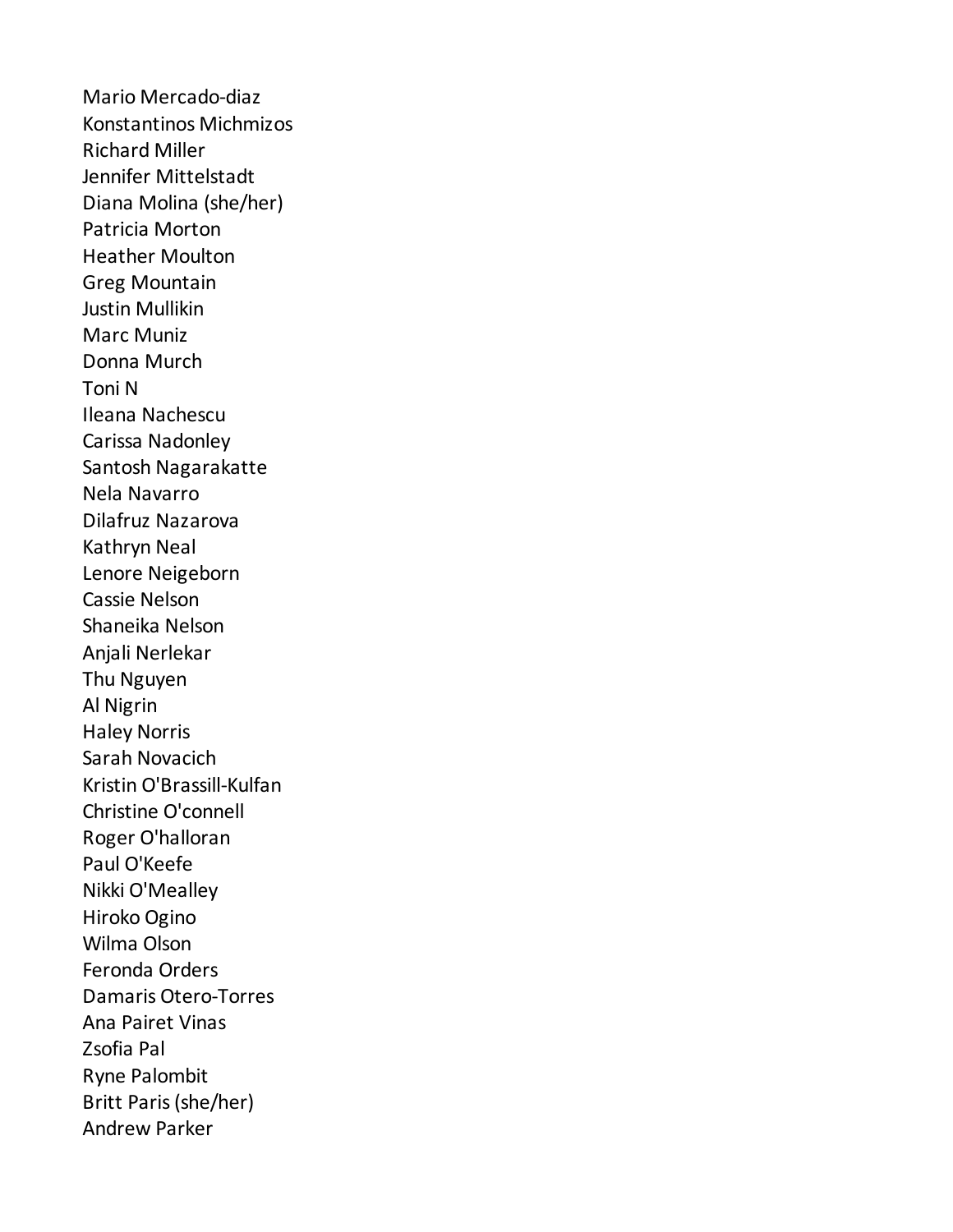Nicole Pashley Christina Pasley Viren Patel John Pavlik Vladimir Pavlovic Stephanie Pena-Alves David Pennock Emily Pereira Emily Peterson Robert Petillo Christina Pettola Stephanie Phang Julie Phillips Donna Piazza Paul Pickard Heather Pierce Jamie Pietruska Lorraine Piroux Sara Pixley Marika Plater Madai Poole Laurie Porstner Jasbir Puar Bridget Purcell Alana Rader Sheena Raja Edward Ramsamy Sylvie Rangan Ronald Ransome Rozeena Rathore Abbie Reardon Monica Rears Gary Rendsburg Asa Rennermalm Marilyn Reyes Milan Reynolds Dana Ricci Kathleen Riley Anuja Rivera Lisa Rivera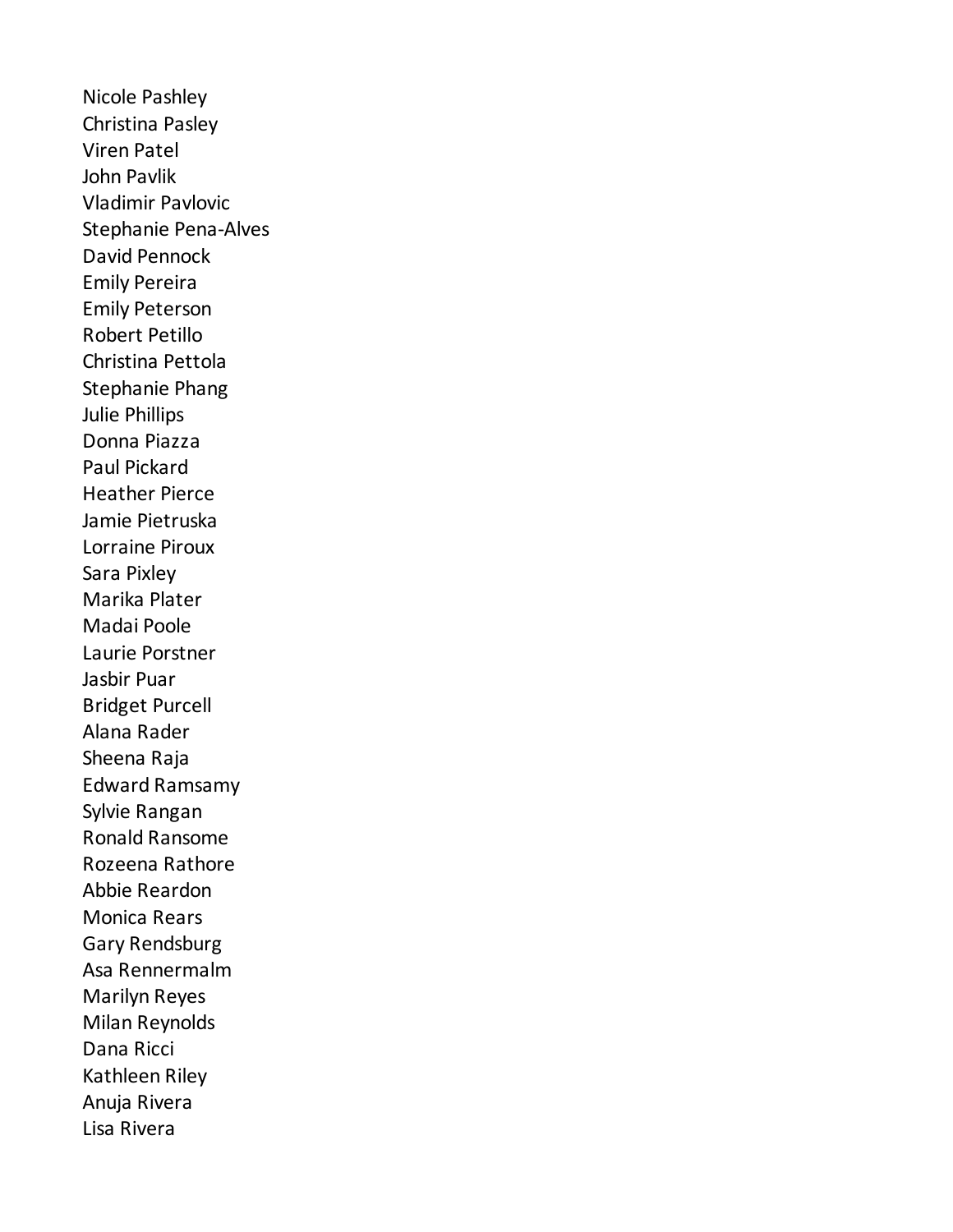Kathryn Rizzi Stephane Robolin Jerlene Rodriguez Maydelle Romero Jennifer Rooney Lisa Rossman-murphy Tonya Rufus Rosy Ruiz Dawn Ruskai Bryan Sacks Michael Saks Safiena Salaman Benjamin Samuels Kira Sanbonmatsu Lena Sandberg-Golden Daissy Santamaria Vivian Santamaria-vega Melissa Schmidt Laura Schneider William Schneider Susan Schurman Marcy Schwartz Rob Scott Kathleen Scott Tamara Sears Kenneth Sebastian León Manisha Shah Premal Shah Jeffrey Shandler Jane Sharp Eriny Shenouda Yumi Shiroma (she/her) Amy Shockley Susan Sidlauskas Katie Sillitti Da Silva Da Silva Sean Silver Andrew Singson Nancy Sinkoff Lauryn Siu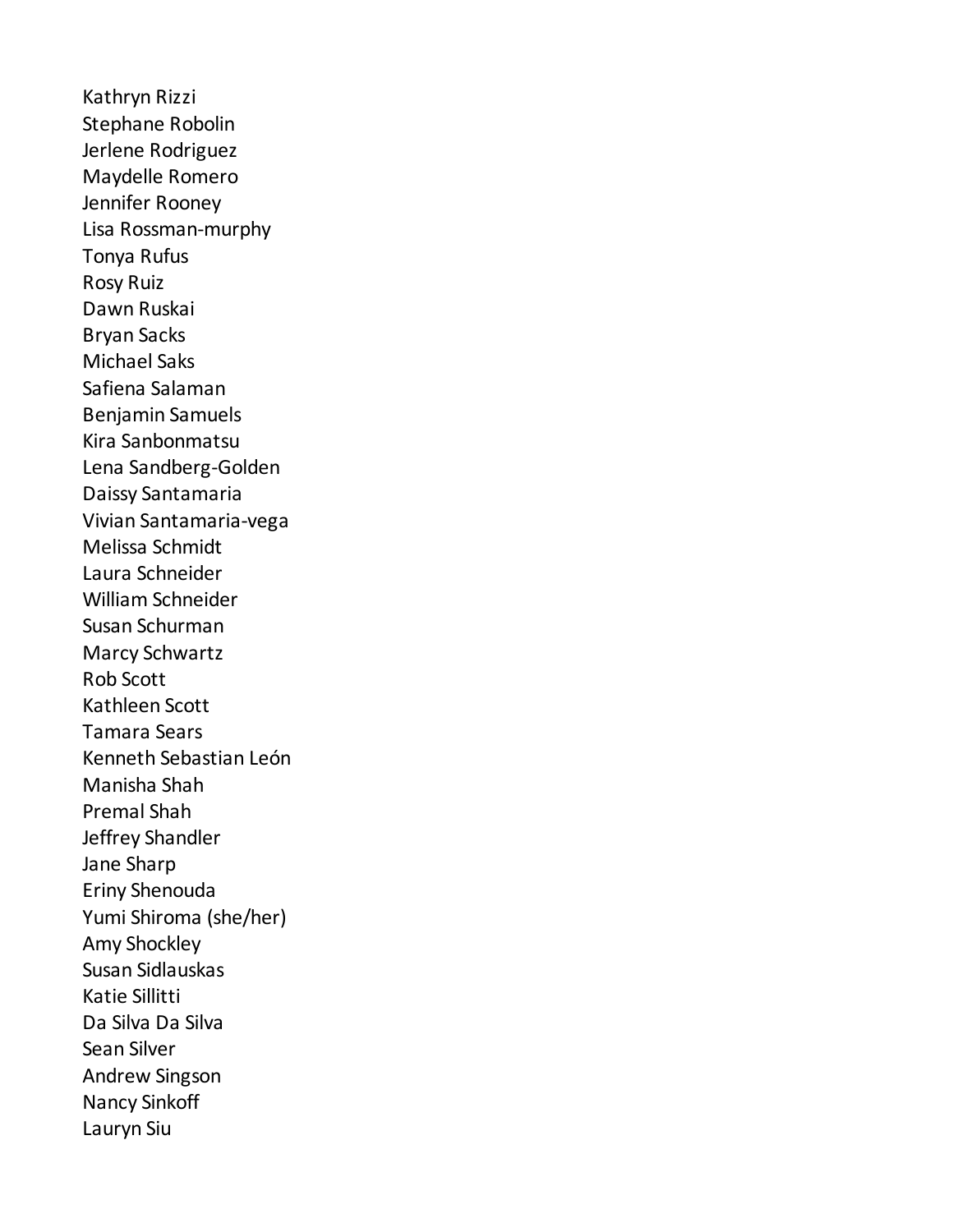Sherri Somers BARRY SOPHER Andrea Spaeth Christine Spassione Alessandra Sperling Suzanne Squires Arlene Stein Michelle Stephens Julia Stephens Lawrence Stromberg Edward Suarez James Swenson Howie Swerdloff Carl Swisher Kristen Syrett Paola Tartakoff David Tate Stuart Teicher Sherrae Thomas Mary-elizabeth Thompson Karen Thompson Pham Tiep Camilla Townsend Andrew Urban Nil Uzun Weidner Sangya Varma Alessandro Vettori David Vicario Stephanie Volmer Emmet Von Stackelberg Brendon Votipka Danielle Vroom Christine Waithe Alexandra Walczak Michelle Walezak Meagan Walker Rebecca Walkowitz Emily Wallis Hughes Jenny Wang Ralf Warmuth